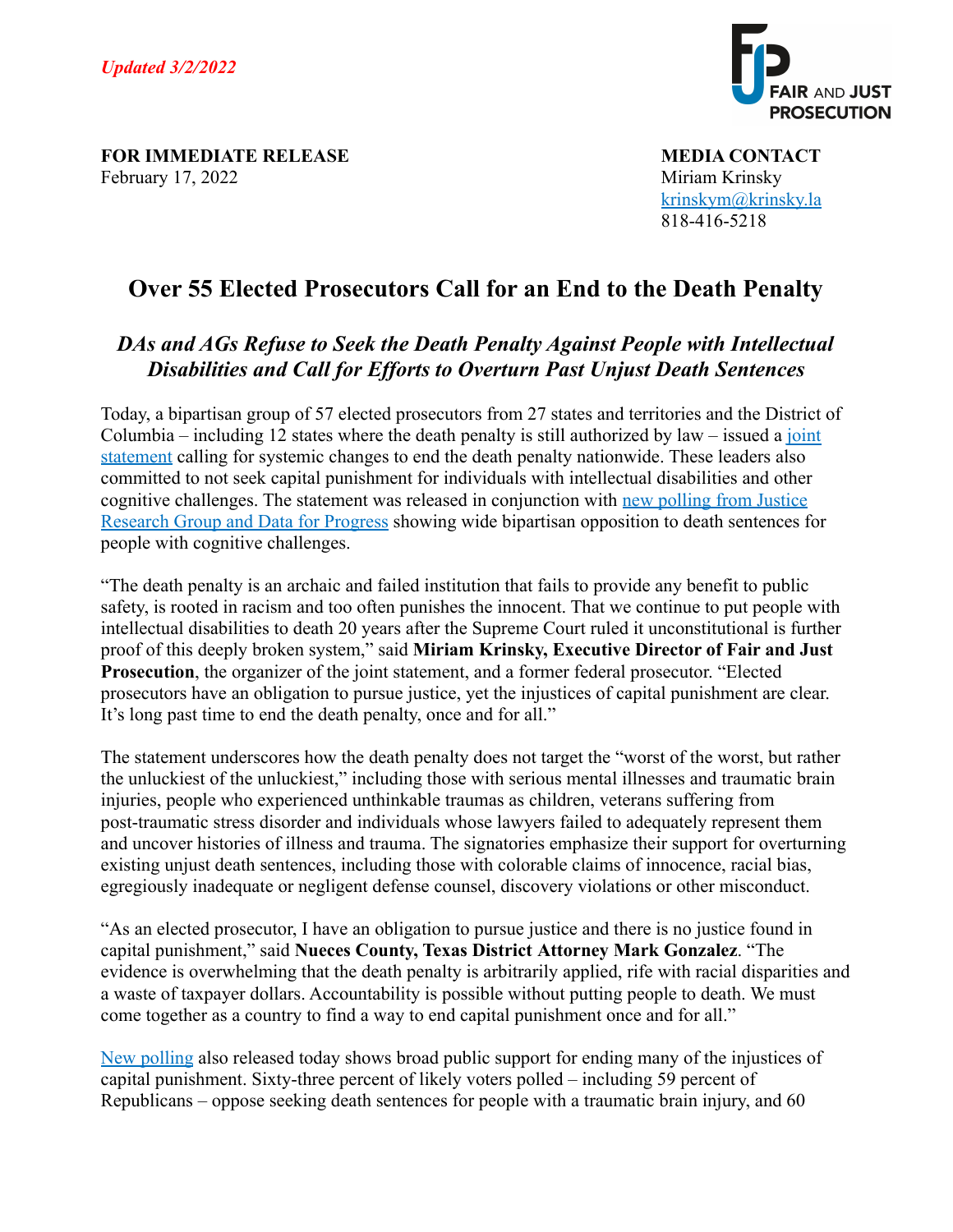percent – including 55 percent of Republicans – oppose death sentences for people with a diagnosed mental illness. Additionally, voters expressed support for their local prosecutors seeking commutations for vulnerable and intellectually disabled people already sentenced to die.

The United States remains an international outlier on capital punishment, as it was one of only 18 countries and the only Western democracy to use the death penalty in 2020. As the joint statement notes, "Not only do we continue to separate ourselves from our peer nations by imposing the death penalty, but we do so in a way that is — on a national scale — arbitrary and capricious."

The statement also stressed the racial disparities inherent in capital punishment and the significant danger of executing an innocent person. People of color have accounted for a disproportionate 43 percent of executions in the United States since 1976, and 58 percent of defendants currently awaiting execution are people of color. Additionally, at least 186 people have been exonerated from death row over the past 50 years and over four percent of death row inmates are estimated to be innocent.

Signatories to the statement include five Attorneys General, as well as elected prosecutors from states where the death penalty has been carried out over the past three years – including Dallas County, Texas District Attorney **John Creuzot**, Travis County (Austin), Texas District Attorney **José Garza**, Western Judicial Circuit, Ga. District Attorney **Deborah Gonzalez**, Nueces County, Texas District Attorney **Mark Gonzalez**, Hinds County, Miss. District Attorney **Jody Owens** and Florida's 13th Judicial Circuit State Attorney **Andrew Warren**.

Read the [joint statement](https://fairandjustprosecution.org/wp-content/uploads/2022/02/FJP-Death-Penalty-Joint-Statement-2022.pdf) and [polling report](https://acrobat.adobe.com/link/review?uri=urn:aaid:scds:US:48b7905d-a04b-39e4-92c1-508d39a63701#pageNum=1) and see the full list of signatories below.

For more on this topic, FJP and the American Constitution Society will be hosting a webinar, *"Ending State-Sanctioned Killings: Prosecutors and the Death Penalty,"* on **Wednesday, February 23, at 3 PM ET**. The webinar will be moderated by journalist **Elizabeth Bruenig** and will feature Death Penalty Information Center Executive Director **Robert Dunham**, Arlington County and the City of Falls Church, Va. Commonwealth's Attorney **Parisa Dehghani-Tafti**, King County, Wash. Prosecuting Attorney **Dan Satterberg**, ACS President and former Senator **Russ Feingold** and FJP Executive Director **Miriam Krinsky**. Get more information on the webinar and register [here](http://getinvolved.acslaw.org/component/events/event/1013).

###

*Fair and Just Prosecution is a national network of elected prosecutors working towards common-sense, compassionate criminal justice reforms. To learn more about FJP's work, visit our [website](http://www.fairandjustprosecution.org/) and follow us on [Facebook](https://www.facebook.com/fairandjustprosecution/)*, *[Twitter](https://twitter.com/fjp_org), and [LinkedIn.](https://www.linkedin.com/company/fjp)*

## **List of Signatories**

**Wesley Bell** Prosecuting Attorney, St. Louis County, Missouri

**Buta Biberaj** Commonwealth's Attorney, Loudoun County, Virginia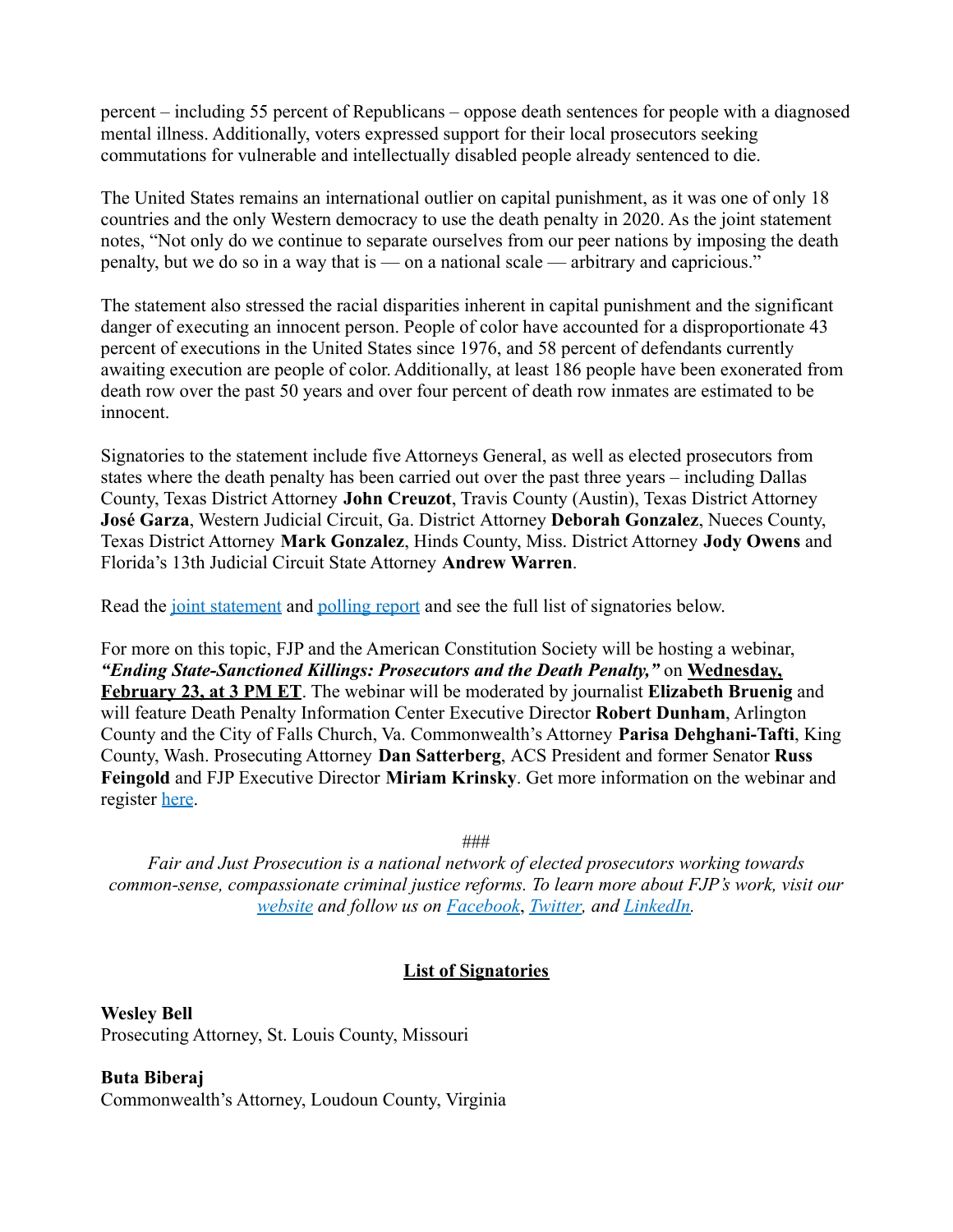**Chesa Boudin** District Attorney, City and County of San Francisco, California

**Aisha Braveboy** State's Attorney, Prince George's County, Maryland

**John Choi** County Attorney, Ramsey County (St. Paul), Minnesota

**Laura Conover** County Attorney, Pima County (Tucson), Arizona

**Dave Clegg** District Attorney, Ulster County, New York

**John Creuzot** District Attorney, Dallas County, Texas

**Satana Deberry** District Attorney, Durham County, North Carolina

**Parisa Dehghani-Tafti** Commonwealth's Attorney, Arlington County and the City of Falls Church, Virginia

**Steve Descano** Commonwealth's Attorney, Fairfax County, Virginia

**Thomas J. Donovan, Jr.** Attorney General, Vermont

**Michael Dougherty** District Attorney, 20<sup>th</sup> Judicial District (Boulder), Colorado

**Mark Dupree** District Attorney, Wyandotte County (Kansas City), Kansas

**Matt Ellis** District Attorney, Wasco County, Oregon

**Keith Ellison** Attorney General, Minnesota

**Ramin Fatehi** Commonwealth's Attorney, City of Norfolk, Virginia

**Kimberly M. Foxx** State's Attorney, Cook County (Chicago), Illinois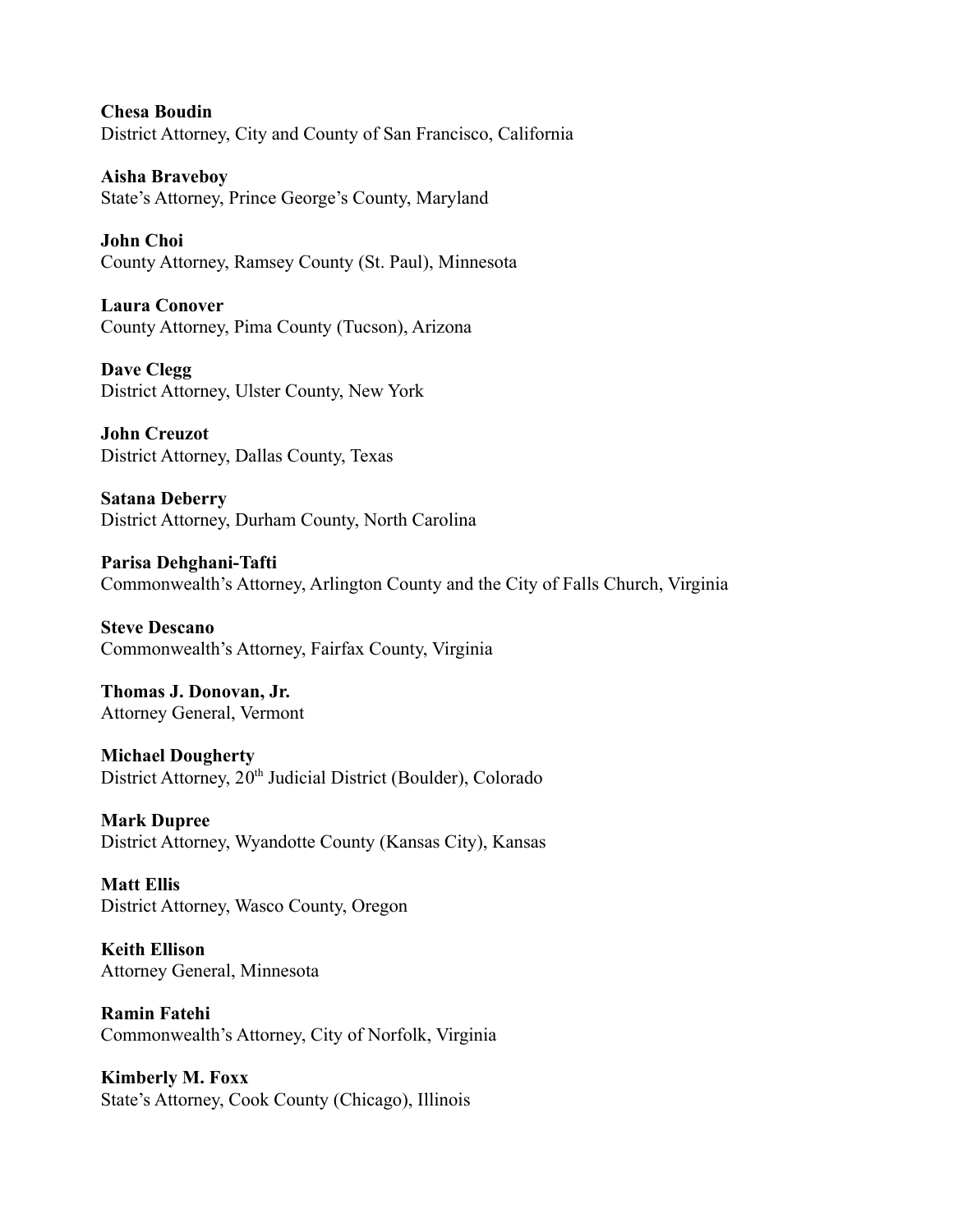**José Garza** District Attorney, Travis County (Austin), Texas

**George Gascón** District Attorney, Los Angeles County, California

**Sarah F. George** State's Attorney, Chittenden County (Burlington), Vermont

**Sim Gill** District Attorney, Salt Lake County, Utah

**Deborah Gonzalez** District Attorney, Western Judicial Circuit (Athens), Georgia

**Eric Gonzalez** District Attorney, Kings County (Brooklyn), New York

**Mark Gonzalez** District Attorney, Nueces County (Corpus Christi), Texas

**Christian Gossett** District Attorney, Winnebago County, Wisconsin

**Andrea Harrington** District Attorney, Berkshire County, Massachusetts

**Jim Hingeley** Commonwealth's Attorney, Albemarle County, Virginia

**John Hummel** District Attorney, Deschutes County, Oregon

**Elizabeth K. Humphries** Commonwealth's Attorney, Fredericksburg, Virginia

**Natasha Irving** District Attorney, 6<sup>th</sup> Prosecutorial District, Maine

**Kathy Jennings** Attorney General, Delaware

**Melinda Katz** District Attorney, Queens County, New York

**Alexis King** District Attorney, 1<sup>st</sup> Judicial District, Colorado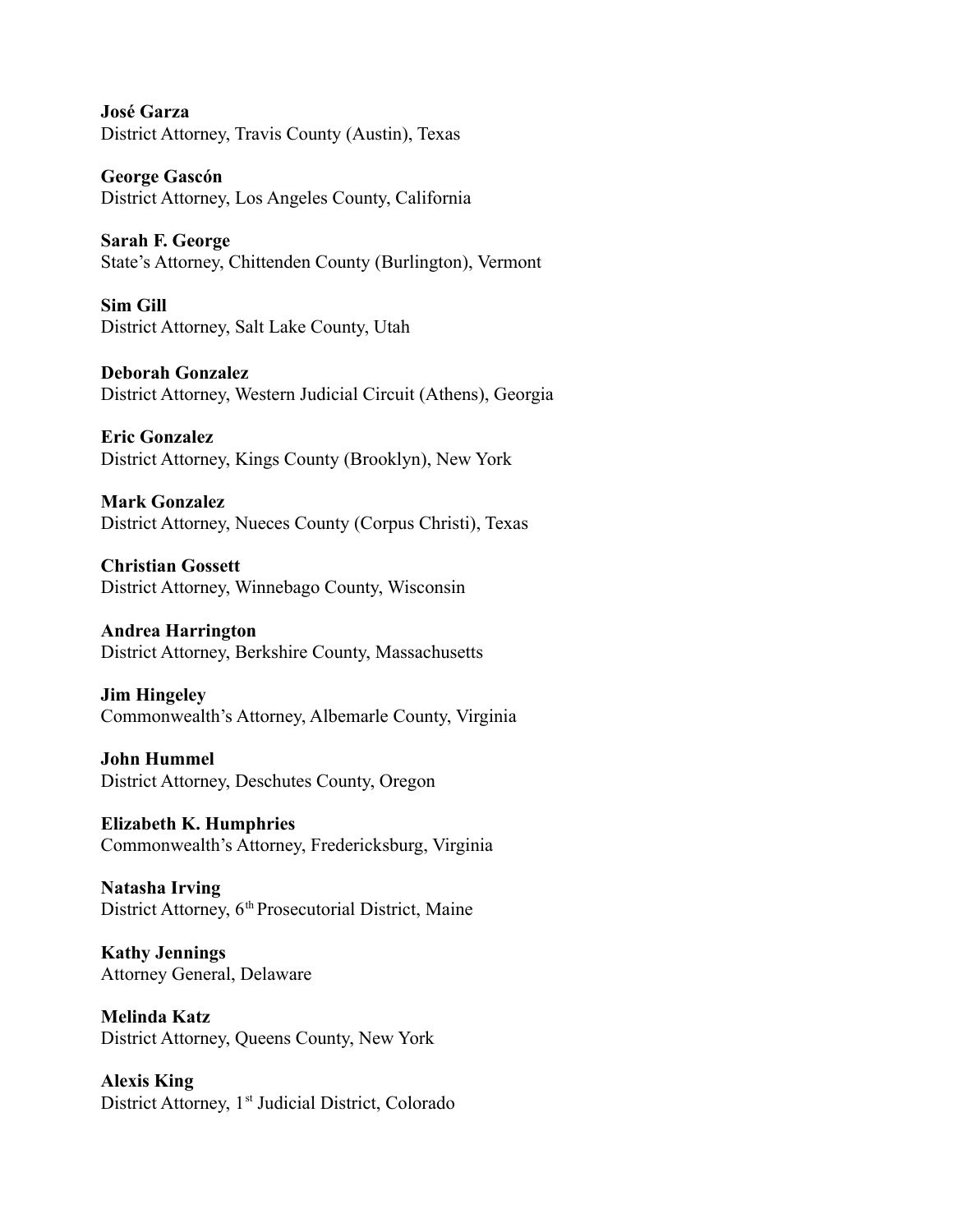**Lawrence Krasner** District Attorney, Philadelphia, Pennsylvania

**Rebecca Like** Acting Prosecuting Attorney, County of Kaua'i, Hawaii

**Edward E. Manisuban** Attorney General, Northern Mariana Islands

**Brian S. Mason** District Attorney, 17<sup>th</sup> Judicial District, Colorado

**Beth McCann** District Attorney, 2nd Judicial District (Denver), Colorado

**Stephanie Morales**

Commonwealth's Attorney, Portsmouth, Virginia

**Jody Owens** District Attorney, Hinds County, Mississippi

**Alonzo Payne** District Attorney, 12<sup>th</sup> Judicial District, Colorado

**Joseph Platania** Commonwealth's Attorney, City of Charlottesville, Virginia

**Bryan Porter** Commonwealth's Attorney, City of Alexandria, Virginia

**Karl A. Racine** Attorney General, District of Columbia

**Jeff Rosen** District Attorney, Santa Clara County, California

**Marian Ryan** District Attorney, Middlesex County, Massachusetts

**Dan Satterberg** Prosecuting Attorney, King County (Seattle), Washington

**Eli Savit** Prosecuting Attorney, Washtenaw County (Ann Arbor), Michigan

**Mike Schmidt** District Attorney, Multnomah County (Portland), Oregon